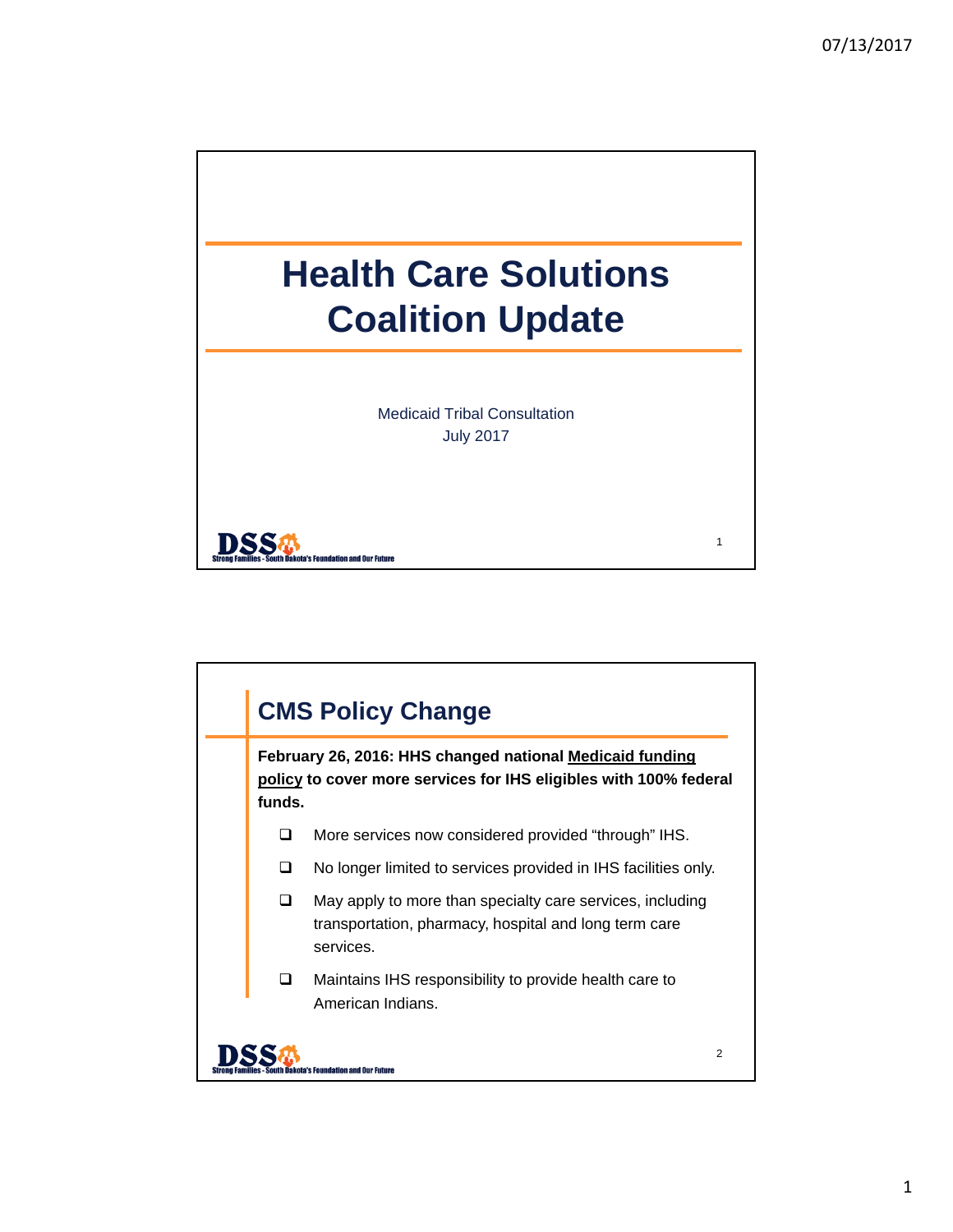3



- 2. Services outside IHS must be provided via written care coordination agreement.
- 3. IHS must maintain responsibility for the patient's care.
- 4. Provider must share medical records with IHS.

**DSS** 

's Foundation and Our Fut<mark>i</mark>

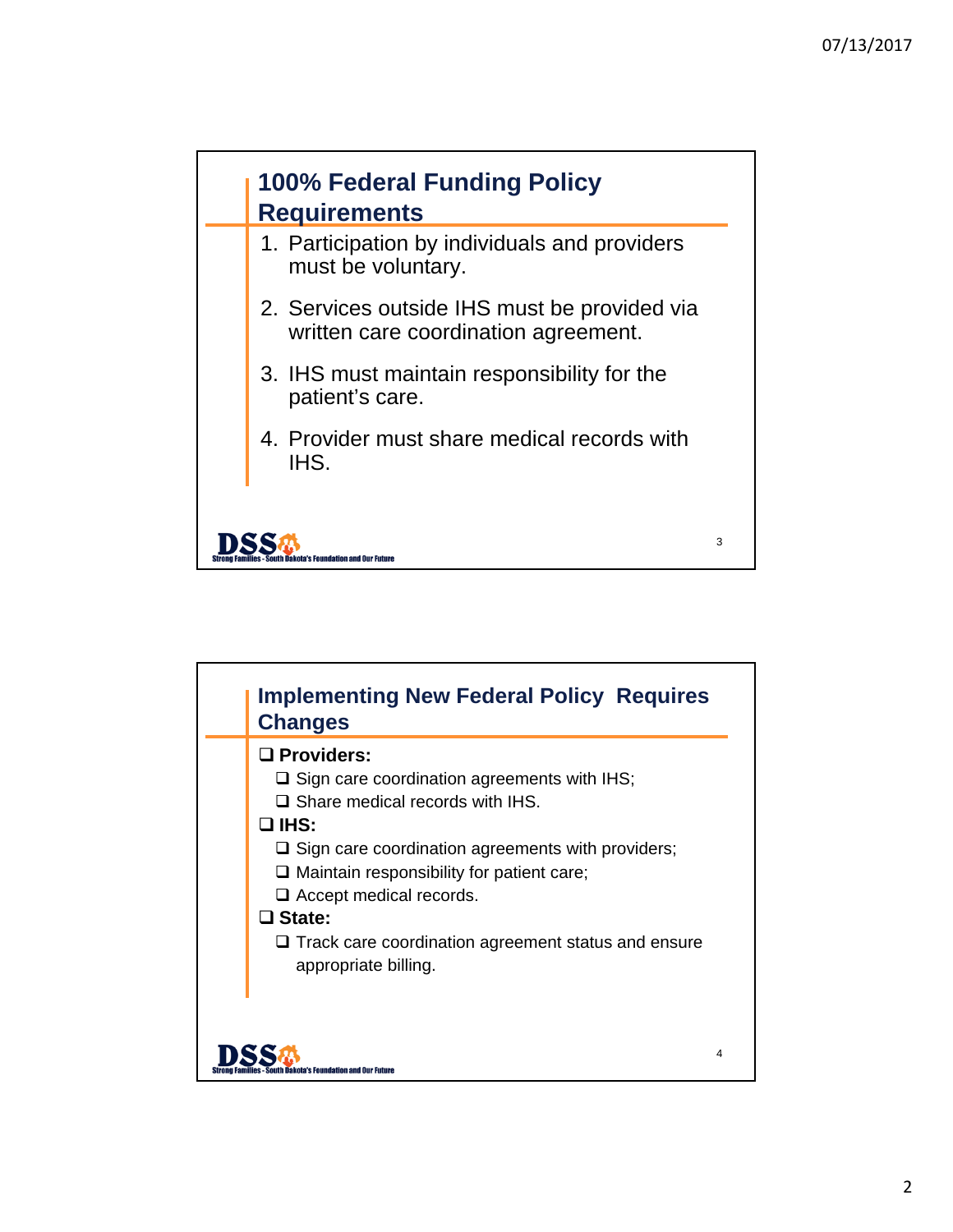